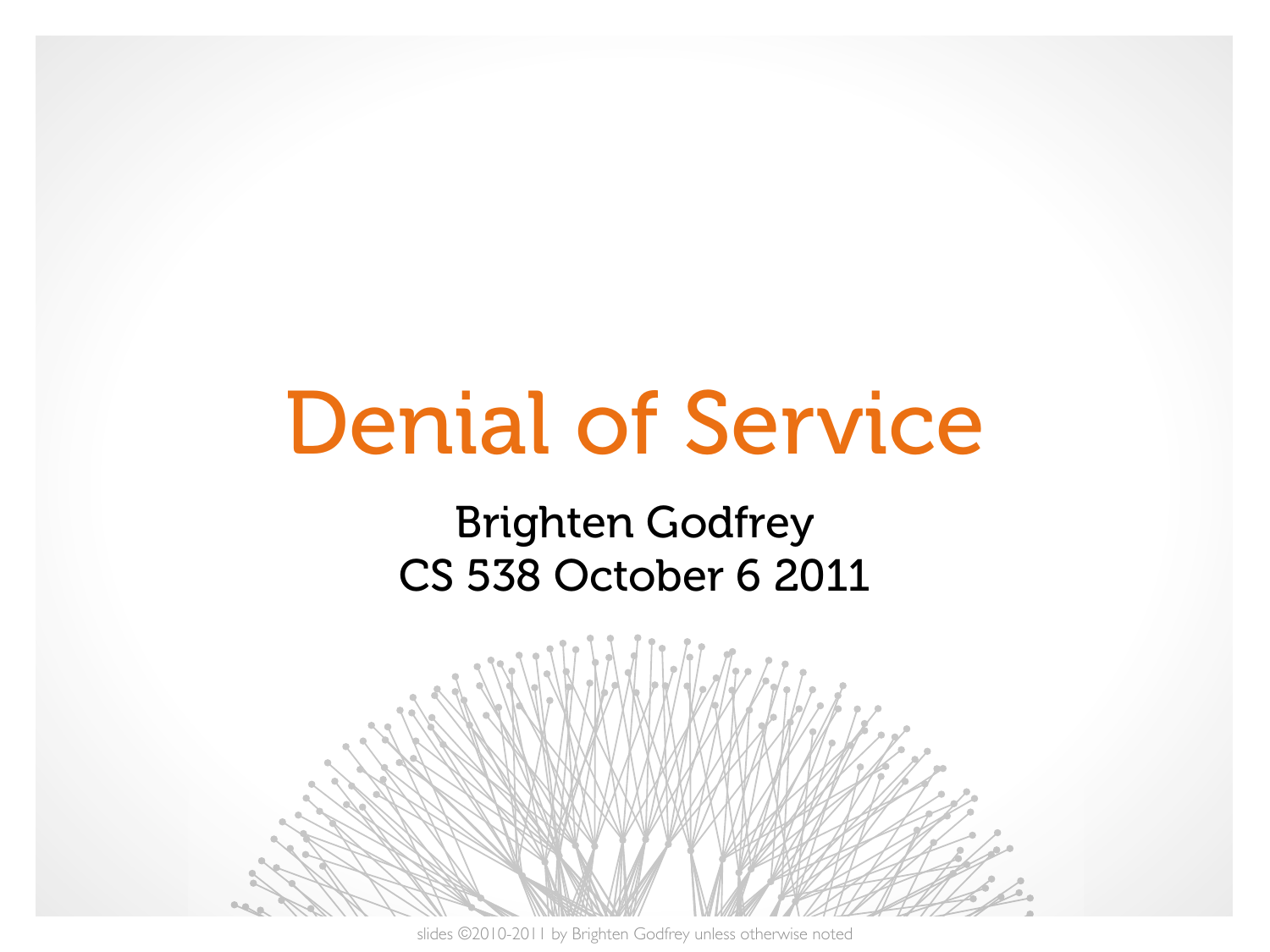## Source: Arbor Networks

Disclaimers:

- Survey of 111 network operators, not direct measurement
- Arbor sells network security solutions :-)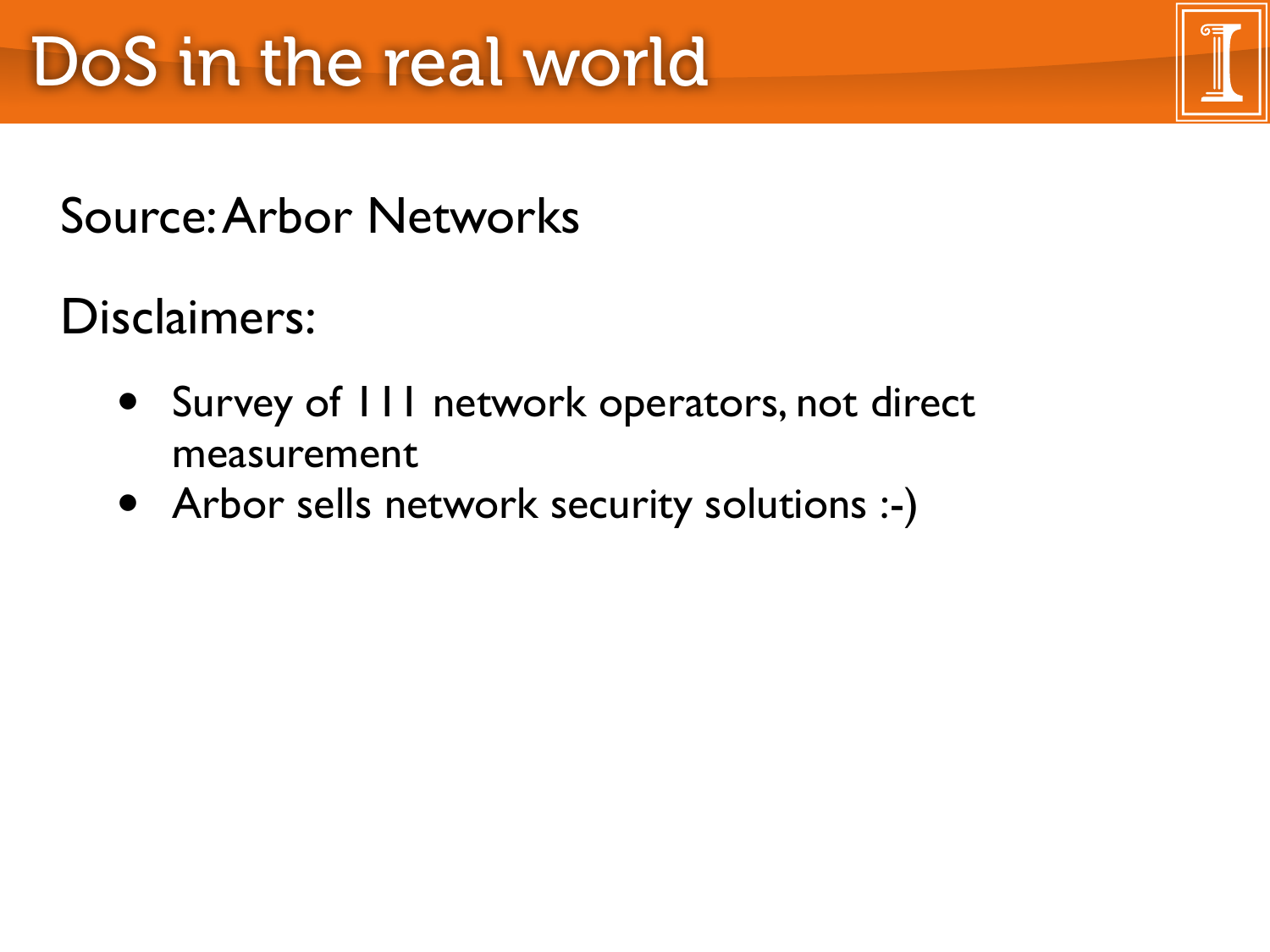



Source: Arbor Networks, Inc.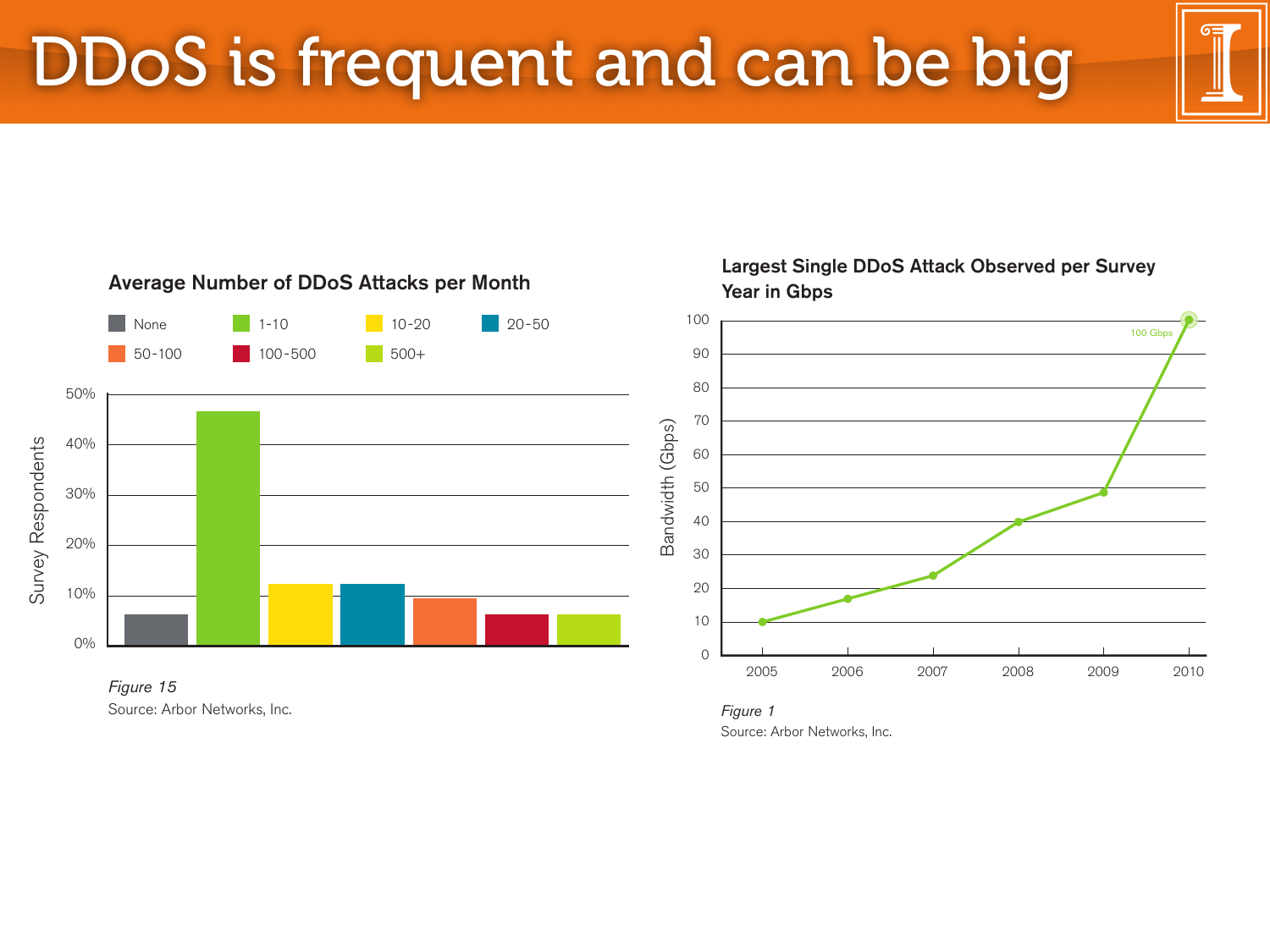## **Types of attacks**

#### Largest Observed Attack Vectors

Respondents were asked what attack vector was employed for the largest attack they observed over the past 12 months, with



**Figure 6:** Largest Observed Attack Vectors Source: Arbor Networks, Inc.

[2009 data]



<sup>-</sup> When asked if they have observed any trends in attacks moving from brute-force to more complex attacks over the Figure 8 Source: Arbor Networks, Inc.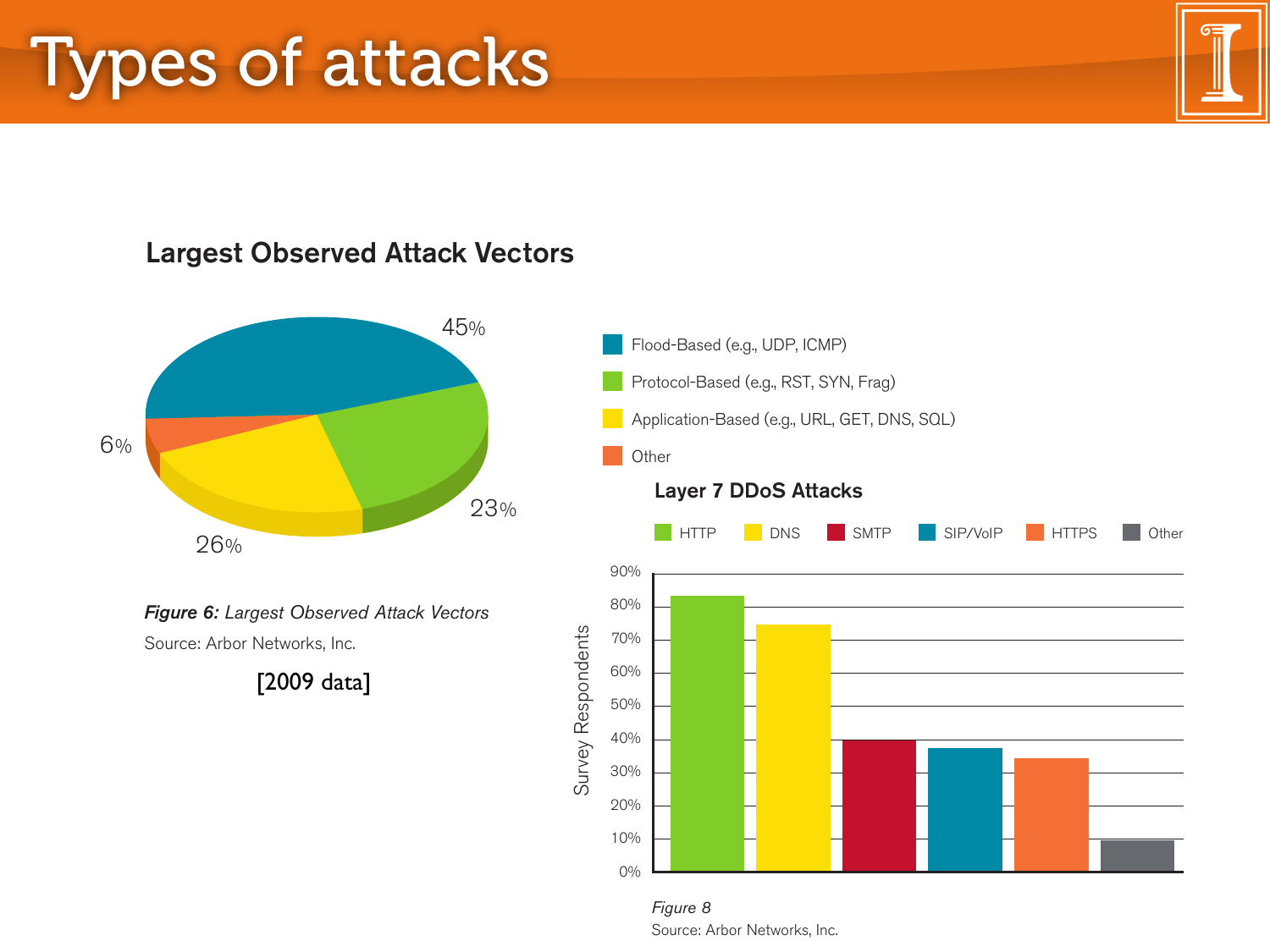#### DDoS defense and operational limitations, ACLS continue to be the single most widely used to be the single mos to mitigate DDoS attacks (Figure 21). Intelligent DDoS mitigation systems (IDMS) such as the Arbor Peakflow SP Threat





Figure 21 Source: Arbor Networks, Inc.